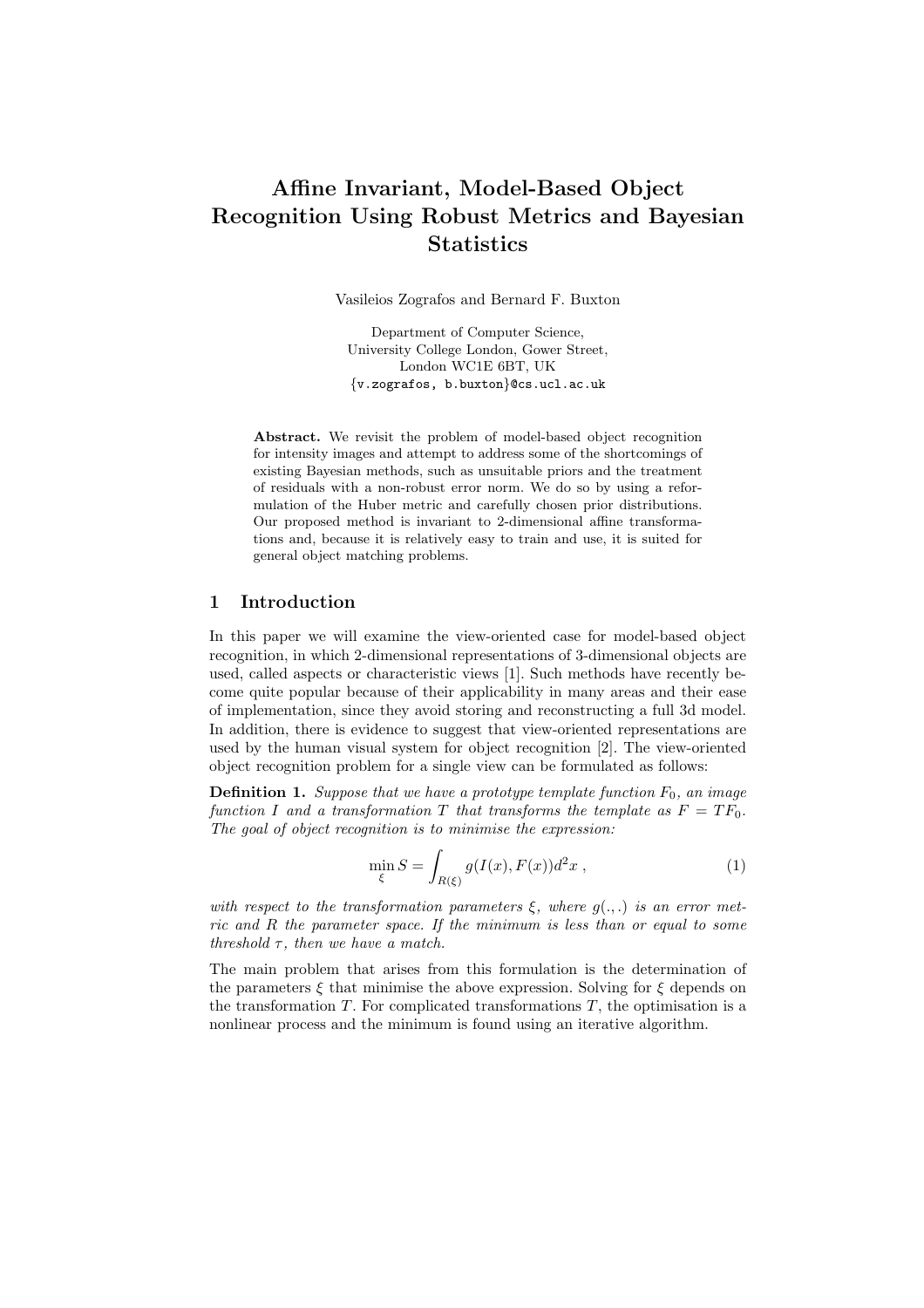### 1.1 Our Approach and Related Work

We have based our approach on previous popular work by [5] and [6]. First Grenander et al. proposed a general deformable template model, by representing deformations of the template as probabilistic transformations, for Bayesian inference on contour shape. Jain et al. used this approach together with a snakelike potential function to influence the template toward edge positions in the image. A similar scheme has been used by Cootes et al. [10], where the template is represented by the mean shape of a training set and a linear combination of the most important eigenmodes of the variation from the mean. The Bayesian object localisation method introduced by Sullivan et al. [8] is another interesting approach. Distributions of the template over the foreground and background are learned from training images, and used as the likelihood in a Bayesian inference scheme.

In our approach we use intensity information, without the need to extract features from the image. Also, we use novel distributions for the prior and do not assume that all transformations are equally possible. This disallows trivial solutions of the transformation parameters. Finally, our likelihood function is based on a more robust error metric that currently tends to one distribution when the template overlaps with an object (foreground) and to another when the template is on the background. A Bayesian formulation, that combines this prior knowledge together with information from the input image, the likelihood, is used in order to find a match between the image and the template. This combination is realised in the posterior probability, a maximum of which may indicate a possible match.

# 2 Deformation Model

The deformation model we propose consists of a prototype model template of the representative shape of an object, a selection of parametric transformations that act on the template, and a set of constraints that bias the choices of possible deformation parameters.

## 2.1 Prototype Template Representation

The prototype template consists of the pixels (grey levels) within a (for convenience) rectangular boundary, chosen as a representative example of an object or object class. The prototype is based on our prior knowledge about the objects of interest, and is usually obtained from training samples. Such training could be based on Principal Components Analysis (PCA), shape alignment, or the prototype could simply be the mean shape of the class. Unlike other methods, our model is not parameterised, but instead the transformation is. The model we are using contains grey level and boundary information in the form of a bitmap, and thus is appropriate for general object recognition tasks, since in order to apply the same method to a different class of objects we only need to generate a new prototype image of this class.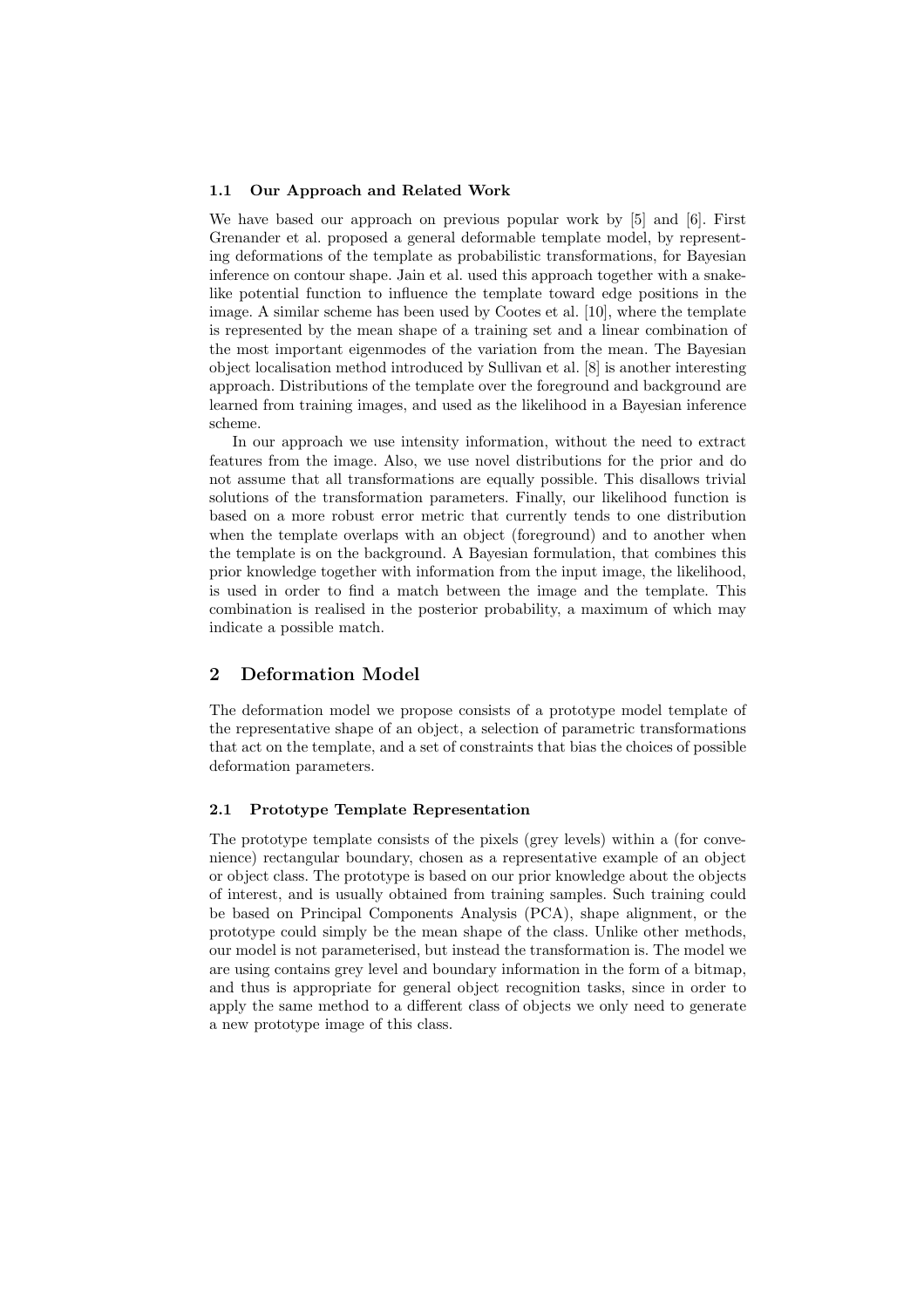#### 2.2 Parametric Transformations

Although the prototype template represents the most likely a-priori instance of the object, we still need to deform it to match the image. The parametric transformations consist of a global affine transformation A, and a local deformation  $D$ . It is necessary to compose  $A$  as a product of individual meaningful transformations (primitive matrices). Such a composition is not unique, but by adopting a canonical order for the transformations, we could say, for example:  $A = SRU_x + d$  where S is an anisotropic scale matrix, R is a rotation matrix,  $U_x$  an angular shear matrix on the x-axis, and  $d = (d_x, d_y)$  a translation vector.

The local deformation D is a 2d continuous mapping  $(x,y) \rightarrow (x,y)$  +  $[D_x(x,y),D_y(x,y)]$ , defined as a simple sinusoidal function:

$$
D_{\psi}(x,y) = [D_x(x,y), D_y(x,y)] = [\alpha \cos(2\pi k_x \Delta), \beta \cos(2\pi k_y \Delta)] ,
$$
 (2)

where  $\psi = (\alpha, \beta, k_x, k_y, x_0, y_0)$  are the deformation parameters, with  $\alpha, \beta$  being the wave amplitudes,  $k_x, k_y$  the wavenumbers, and  $\Delta = \sqrt{(x-x_0)^2 + (y-y_0)^2}$ is the Euclidean distance from the centre point  $(x_0, y_0)$ . We thus suppose that we have a prototype template function  $F_0(x,y)$  and a transformation T that transforms the template as follows:

$$
TF_0(x,y) = F_0(SRU_x(x,y) + D_{\psi}(x,y) + (d_x, d_y)).
$$
\n(3)

This is the parametric transformation that will deform the template to match the image. This transformation is realised by shearing the template by angle  $\varphi$ , then rotating by an angle  $\vartheta$ , scaling the result by  $s_x$ ,  $s_y$  along directions x and y respectively, locally deforming the resulting template by  $\psi$  and finally a translation by d.

#### 2.3 Probabilistic Constraints

Since not all choices of transformation parameters will produce a template that resembles the object(s) in the image, it is necessary to restrict their variability. We do so by imposing a probability density function  $(p.d.f)$  on the transformation T.

Consider the local deformation  $D_{\psi}(x,y)$  first. We have chosen uniform distributions for the wave centre parameters  $x_0, y_0$ , since any centre point has an equal probability of producing a valid sinusoid. We further assume that the two sinusoids in (2) have amplitudes  $\alpha$  and  $\beta$  that are independently and identically normally distributed with zero mean and variance  $\sigma_{\alpha\beta}^2$ . For the wavenumbers  $k_x$  and  $k_y$ , we also assume zero mean, independent and identical normal distributions with variance  $w^2$ . This results in a prior distribution for the shape parameters  $\psi$ :

$$
Pr(\psi) = \frac{1}{4\pi\sigma_{\alpha\beta}^2 w^2} \exp\left\{-\frac{\alpha^2 + \beta^2}{2\sigma_{\alpha\beta}^2} - \frac{k_x^2 + k_y^2}{2w^2}\right\},
$$
 (4)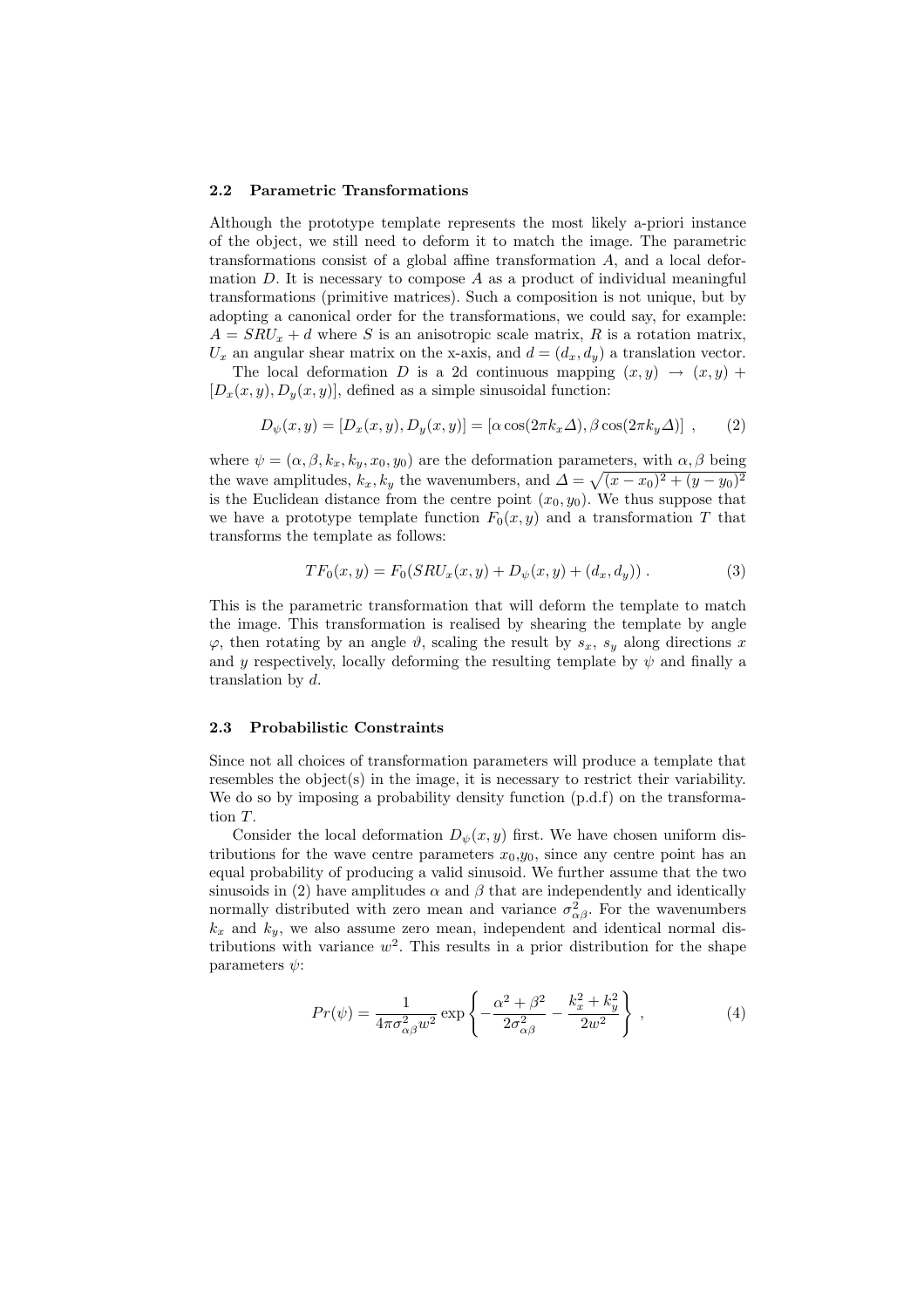that favours small deformations of the object in preference to large ones.

For the rotation and translation, we can assume that all rotations and translations are equally possible and thus we can consider their parameters  $\vartheta, d$  as being uniformly distributed. However, the scale and shear transformations require a different approach, and special care is required for choosing their p.d.f.s. The reason for this comes from the behaviour of the error function (1), for certain values or ranges of values of the parameters  $s = (s_x, s_y)$  and  $\varphi$ . More specifically, if one or both of the scale parameters are very small,  $F(x, y)$  will collapse into a single point or a line respectively. This of course is not going to be a valid representation for the template but the error function will undoubtedly have a minimum for these values of the scale parameters. Such trivial solutions should not be allowed. Similar behaviour occurs with the shear angle  $\varphi$ , which for  $\varphi = \pm \frac{\pi}{2}$ , will collapse the object into a line.

To avoid these problems, we need to forbid such values for the scale and shear parameters. To do so, we define a prior for these parameters that will bias them away from such values. A good choice for the scale parameters  $s_x$  and  $s_y$  is the inverse Gaussian (Wald) distribution [11], which, if we assume that  $s_x$  and  $s_y$ are independent, that their mean scale  $\bar{s}$  is 1, and that their scale parameter is  $\sigma_s$ , leads to:

$$
Pr(s) = \frac{\sigma_s \exp\left[-\frac{\sigma_s}{2}\left(-4 + \frac{1}{s_x} + s_x + \frac{1}{s_y} + s_y\right)\right]}{2\pi\sqrt{s_x^3 s_y^3}}.
$$
\n
$$
(5)
$$

The Wald distribution is ideal because it assigns very low probability to quantiles close to zero, while it allows us to determine the probability of large values of the scale parameter s by adjusting the tail of the p.d.f.. For the shear angle, we would like to introduce a bias in favour of small deformations, and to rule out the values  $\varphi = \pm \frac{\pi}{2}$ . Furthermore, when the mean shear angle is zero, the distribution must be symmetric. On the other hand, if the mean angle is close to  $-\frac{\pi}{2}$  then the distribution for negative values must fall sharply, whilst the distribution for high values must exhibit similar behaviour when the mean angle is close to (but not quite)  $\frac{\pi}{2}$ . We have therefore chosen a mixture model of two Gumbel distributions [11], with:

$$
Pr(\varphi) = \frac{(1-A)e^{-\frac{\varphi - \overline{\varphi}}{b}} - e^{-\frac{\varphi - \overline{\varphi}}{b}} + Ae^{\frac{\varphi - \overline{\varphi}}{b}} - e^{\frac{\varphi - \overline{\varphi}}{b}}}{b},
$$
(6)

where b is the shape parameter and  $A = \frac{\overline{\varphi} + \frac{\pi}{2}}{\pi}$ . Since the individual transformation parameters were assumed independent, the total prior p.d.f.  $Pr(\xi)$ , is the product of the individual p.d.f.s  $(4)$ , $(5)$  and  $(6)$ .

## 3 Objective Function

Two commonly used metrics in template matching applications are the  $L_2$  metric and the  $L_1$  metric which are valid from a maximum likelihood perspective, if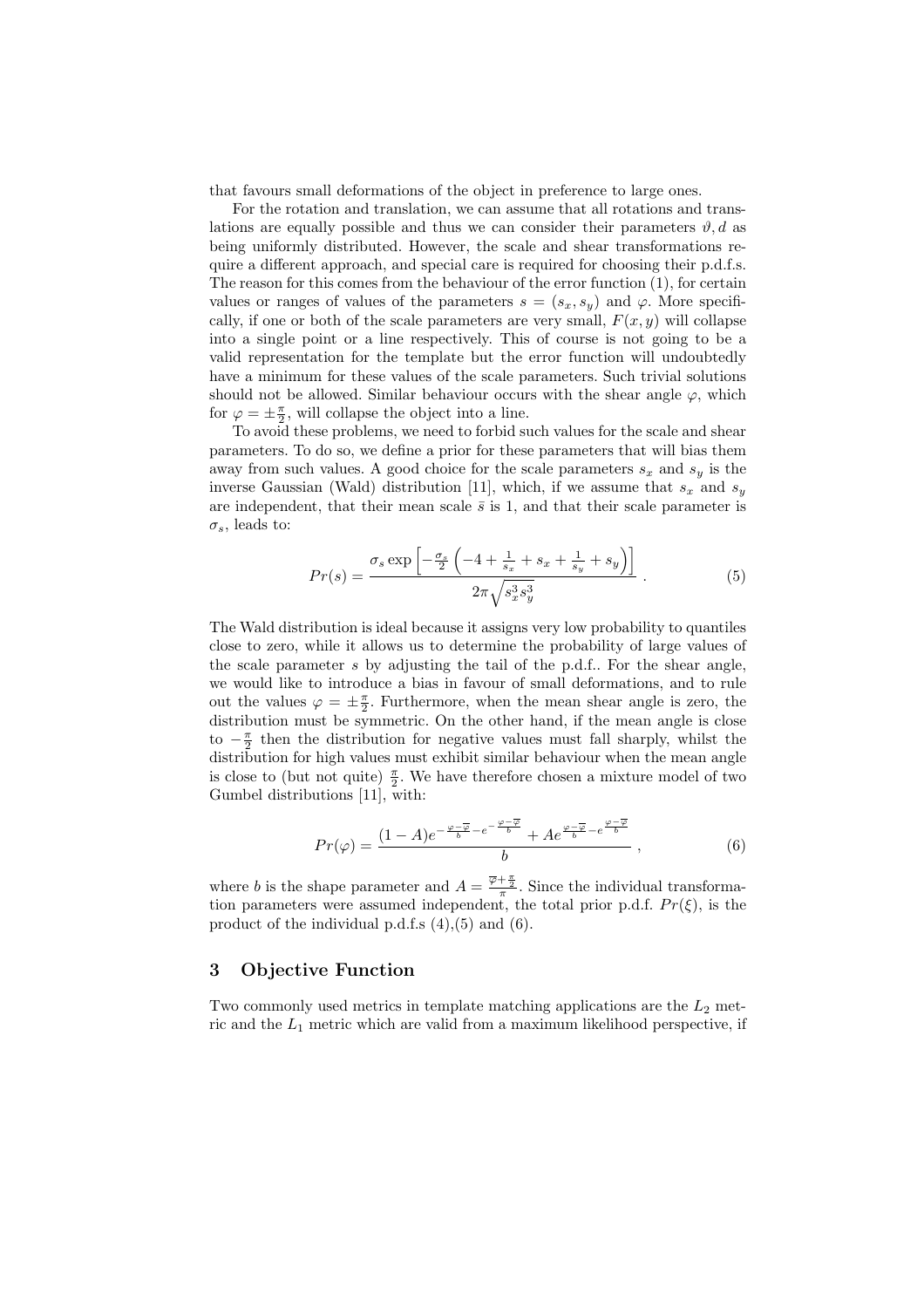the error residuals are normally distributed or exponentially distributed respectively. However, [7] have shown that additive noise in real images is generally not normally distributed, and the majority of the variation comes from illumination changes and in-class object variation. In addition, [8] have shown that when using an error metric (such as the  $L_2$ ) and considering only the portion of the image under the template, then the observations  $I$  are a function of the hypothesis  $\xi$ . That is not valid in a Bayesian framework, since I should be considered as fixed. In [8] a learning process is therefore used to model the different foreground and background distributions. Here, we use a simple parametric distribution to interpolate between the foreground and background behaviour. Since, in general we know little about the latter it should be based on a robust statistic. The  $L_1$ metric, although robust, is singular when the residual goes to zero, and makes the optimisation process difficult. For this reason, we have chosen as a metric, a reformulation of the Huber norm [9]. This *smooth Huber norm*, is  $C^2$  continuous and defined as:

$$
g_{\tau}(x) = \sqrt{1 + \frac{x^2}{\tau^2}} - 1 \tag{7}
$$

where  $\tau$  is the threshold between the  $\text{L}_1$  and  $\text{L}_2$  norms. The smooth Huber norm treats residuals close to zero (template over the foreground) with the  $L_2$  norm and large residuals (template over the background) with the  $L_1$  norm. By using equations  $(1)$ ,  $(3)$  and  $(7)$  we obtain the combined objective function S which needs to be minimized:

$$
\min_{\xi} S(u, v) = \int_{R(\xi)} \left\{ \sqrt{1 + \frac{\left[I(u + x, v + y) - TF_0(x, y)\right]^2}{\tau^2}} - 1 \right\} dx dy. \quad (8)
$$

If we reformulate (8) as a p.d.f we see that the likelihood of observing the input image given the deformations on the prototype template is:

$$
Pr(I|\xi) = C_1 \exp\{-S(u, v)\}, \qquad (9)
$$

where  $C_1$  is a normalising constant, equal to  $1/2(eK_1(1)\tau)$  where e is the exponential and  $K_1$  is a modified Bessel function.

Finally, we may use the fact that  $Pr(\xi|I) \propto Pr(I|\xi)Pr(\xi)$  and combine equations  $(4)$ ,  $(5)$ ,  $(6)$  and  $(9)$  to obtain the posterior p.d.f. of the parameters given an image  $I$ . The parameters may therefore be obtained by minimising the corresponding negative log-likelihood which for example, if the mean shear angle  $\overline{\varphi}$  in (6) is zero, is given by:

$$
\min_{\xi} \left\{ -\log \Pr(\xi|I) \right\} = \log \left( \sqrt{s_x^3 s_y^3} \right) - \log \left( e^{-\frac{\varphi}{b} - e^{-\frac{\varphi}{b}}} + e^{\frac{\varphi}{b} - e^{-\frac{\varphi}{b}}} \right) + \frac{k_x^2 + k_y^2}{w^2} + \sigma_s \left( \frac{1}{s_x} + s_x + \frac{1}{s_y} + s_y - 4 \right) + \frac{\alpha^2 + \beta^2}{\sigma_{\alpha\beta}^2} + S(u, v) ,\tag{10}
$$

where  $\xi = (s_x, s_y, \varphi, k_x, k_y, \alpha, \beta, x_0, y_0, d_x, d_y, \vartheta)$  are the transformation parameters. Note that the distribution shape parameters b,  $w, \sigma_s, \sigma_{\alpha\beta}$  and the threshold  $\tau$  are treated as constant.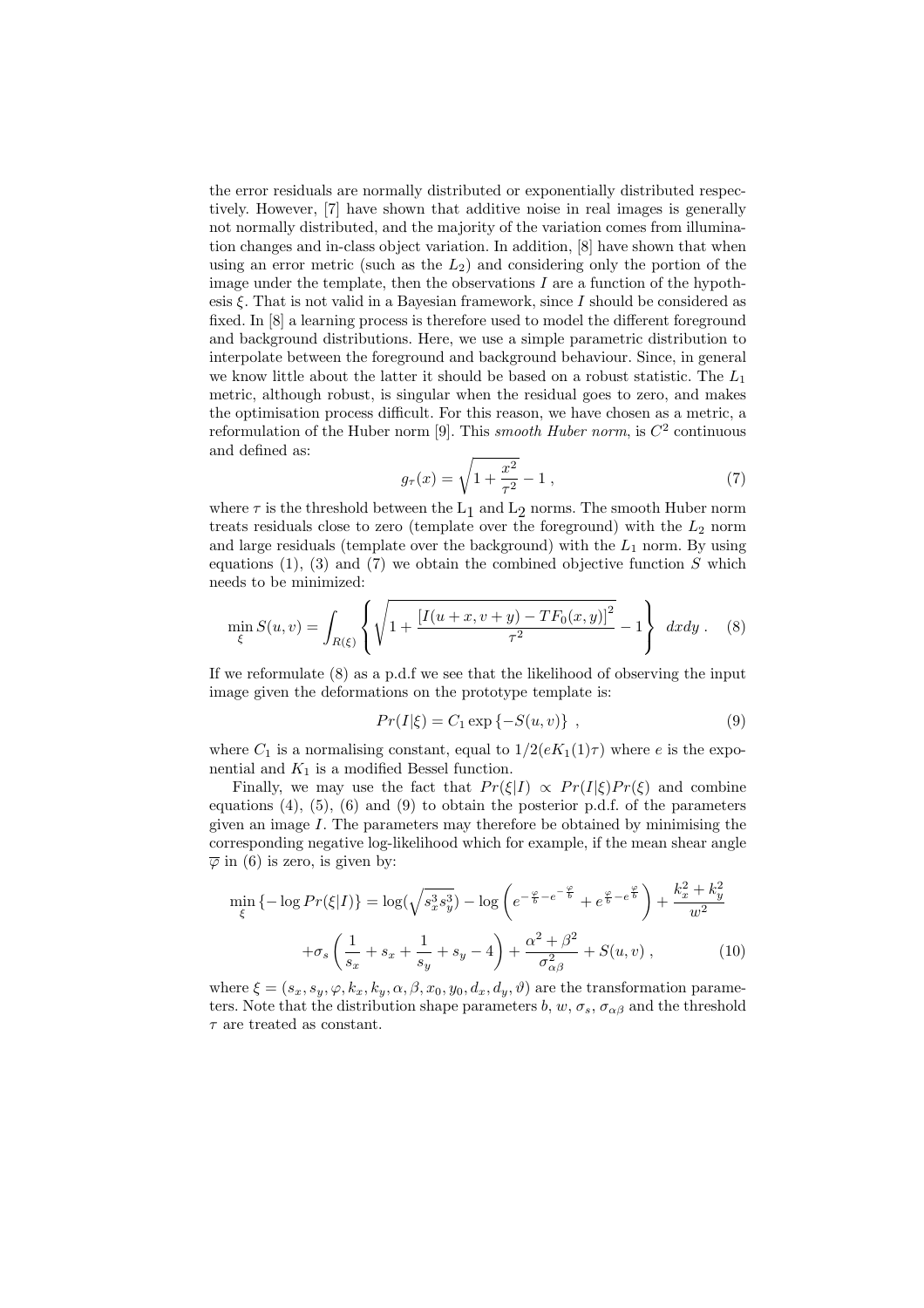## 4 Experimental Results

We have experimented with greyscale images of faces, such as those shown in Fig. 1 and 2 . First, we present the effects of an appropriately chosen prior on the error function. In this example, we have isolated the scale space by choosing a rectangular template (the female face on the bottom right of the picture) and varying the scale parameters  $s_x, s_y$  while keeping all other parameters constant. The resulting sum of square differences error (normalised to a value of 1) can be seen on the top-right of Fig. 1. Note, that the desired solution is at  $s_x=s_y=1$  and trivial solutions are located at values of either of the parameters s close to zero. If we now choose a Wald prior, with a peak at  $(1, 1)$  (bottom-left), and calculate the inverse log-probability, we get the surface on the bottom-right. The trivial solutions have now become maxima, and the global minimum is at the desired solution  $(1, 1)$ . Compared to the original function, the log-posterior surface is convex with a very large basin of attraction. We also show some optimisation



Fig. 1. The test image and template (top left) and the error function for the scale parameters (top right). The desired solution is at  $s_x = s_y = 1$ . The chosen Wald prior is illustrated (*bottom left*) and the resulting negative log-posterior probability (bottom right). The desired solution remains at the same position but without the trivial solutions

results, where a template is taken from the image (Fig. 2), and is randomly affine transformed and locally deformed. We then use numerical optimisation to match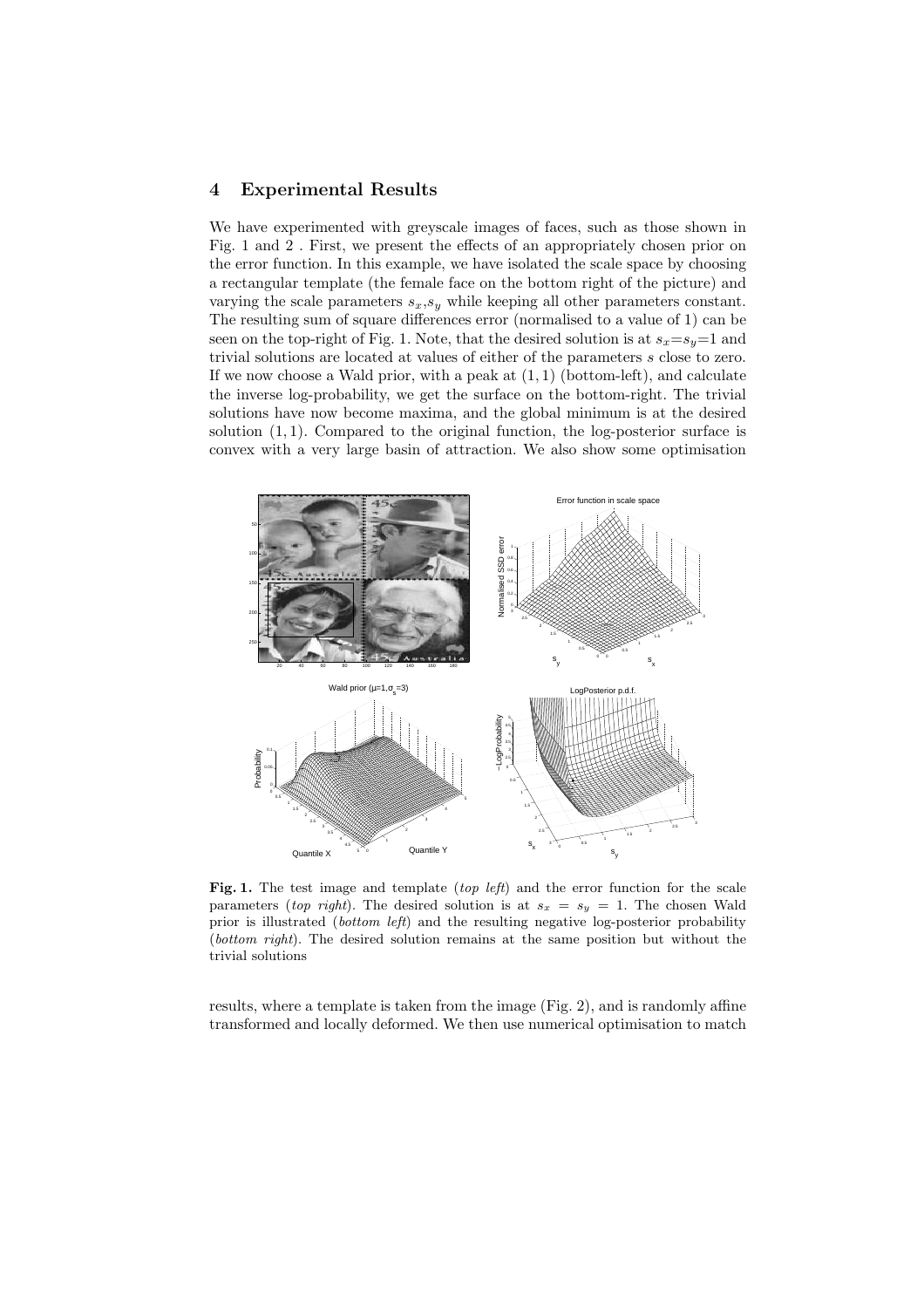the deformed template to the original image and see if we can find the correct parameters of the transformation. The template is placed on the image (Fig. 2, left) and an exhaustive search is used on the translation parameters  $d_x, d_y$ , in order to find a good starting location for the optimisation algorithm. Using, for simplicity, a variation of the Simplex algorithm [12], we minimise the parameters  $\xi$  and obtain the resulting template which is superimposed on the right image of Fig. 2. Visually, the results are quite pleasing, with the affine parameters being correctly identified within an appropriate error deviation (see Table 1).

# 5 Conclusions and Future Work



Fig. 2. A randomly transformed template is placed on the image  $(left)$ , and by means of numerical optimisation we find the parameters for which the log-posterior has a minimum value. The results can be seen on the  $(right)$ 

We have presented a robust treatment of the view-oriented object recognition problem for intensity images under a Bayesian formulation. We have introduced prior distributions to bias appropriately a template which is deforming under affine transformation and a sinusoidal geometric deformation. Also, we have addressed the problem of different distributions of the foreground and background by using the robust smooth Huber metric. Some preliminary results obtained with our methods were presented.

There are many issues that we would like to examine in future work. In particular, we have only discussed grey-level imagery. Extension to colour imagery is needed. In addition, we would like to experiment with other metrics, more closely related to what is known about the statistics of images of natural and man-made scenes [13]. We would also like to experiment with explicit modeling of the foreground and background distributions from training samples, using a statistical mixture model. Finally, in this early stage of our work, we have not discriminated between *intrinsic* variations of the template, that is variations of the shape of the object that depend only on the properties of the object and *extrinsic* variation which may depend on the viewpoint [14]. We hope to introduce models for the *extrinsic*, viewpoint variations in the future.